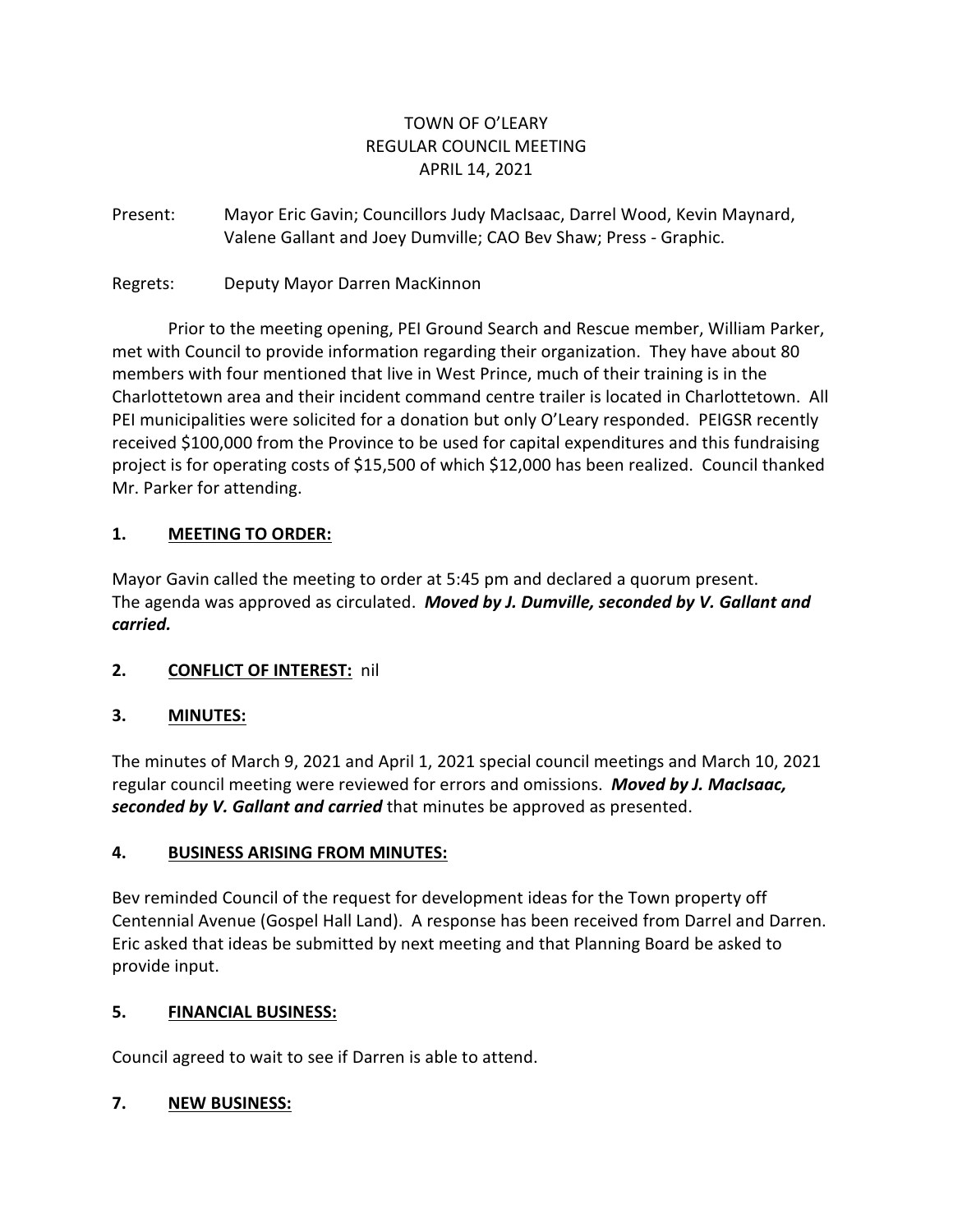A. Mayor's report - Eric met with Francois Caron, Active Transportation Fund, and signed the funding contract. He also had some conversations with Robert Henderson.

B. Administrator's report - Bev reported a busy month with budgets, year end, sewer accounts and lots of calls and research on a subdivision application variance. The Work and Study Hub located at Future Tech West is operating without a supervisor as employee resigned recently. The banner project funding application was submitted and met with Minister Jamie Fox and Fire Department members regarding funding for their communications upgrade project. More information and a proposal to Council to follow later in the meeting. A questionnaire/expression of interest from Infrastructure Canada Green and Sustainable Buildings program was completed indicating our interest in funds for complex retrofit. Pater Audio started installation of AV system in boardroom yesterday and will return Thursday to complete and train. Annual lagoon sampling report to Federal Environment completed and policing priorities sent to S/Sgt. Troy MacLean, RCMP. Insurance company confirmed that the Town has no concerns regarding co-insurance and replacement value coverage - the Town has a blanket policy and policy holder performs assessments on buildings every couple of years. Information on the Group Purchasing Program through FPEIM was sent out to Council on March  $24^{\text{th}}$  .

Joey asked about the Canada Games sponsorship agreement which is being drafted and then this year's payment can be made.

Building/business permits - Development permit issued to CHANCES, 22 Beechwood Avenue for change of use for the section of building once used by the vet clinic. CHANCES has purchased the property and they'll be doing interior renovations as well which don't require a permit, valued at \$40,000.

Overtime/vacation time - Bev 41.5 hours overtime and 4 vacation days left. Dale's hours at 124 and time off lately reduced his vacation time which is now zero. Andrew has 18 hours overtime and all vacation used.

C. Reports from departments -

**Properties** - Valene stated she was glad to see the front step repaired and asked if any more information available on the windows. Bev is working on obtaining information on funding from Infrastructure Canada and PEI Energy Efficiency.

**Police -** Valene reviewed the RCMP report for March stating 19 calls for service and 188 hours of service for O'Leary area. Five check stops held with over 150 vehicles stopped.

**Fire Protection -** Darrel reported 6 calls in March for the fire department. Training included gas detector use. The fire department is requesting approval to purchase 23 new PICS radios to complement the 8 on hand. Darrel attended a meeting with FD members Davis and Daniel as well as Minister Jamie Fox and Bev. Minister Fox agreed to support the \$48,000 communications project through 50% dollars from Rural Growth Initiatives Fund. The remaining 50% to funded by the Fireman's Club Fundraising account. Proposed to Council that annual maintenance/service fees and licensing be covered by Fire Department budget. Actual costs weren't clear as to whether Provincial and Federal fees will increase and by how much. Darrel to get clarification and send to Bev for an email survey of Council. *Moved by D. Wood, seconded by J. MacIsaac and carried* that approval of communications project for the Fire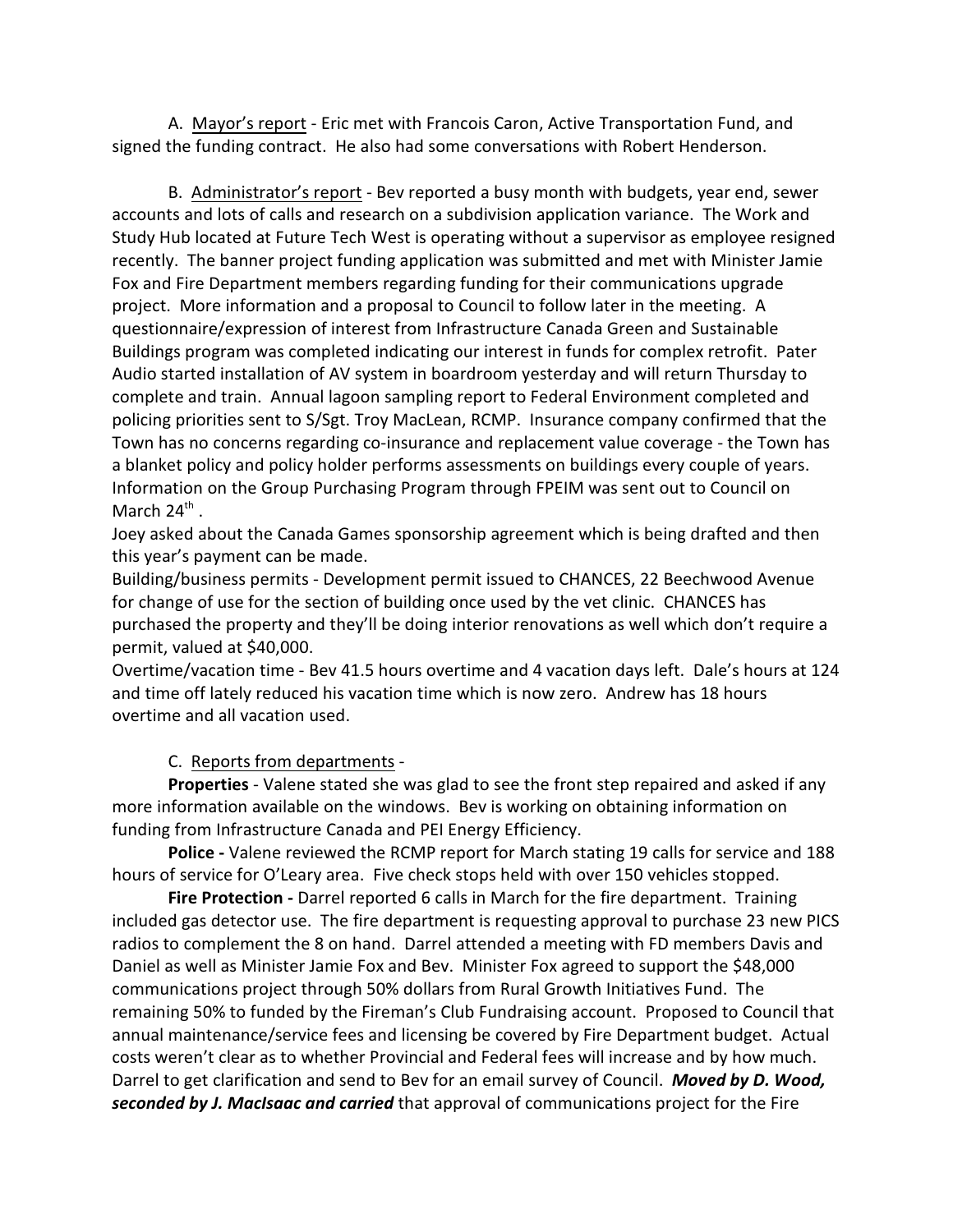Department be tabled until more information and clarification is provided.

**Streets & Sidewalks -** Kevin to provide a list of maintenance for the streets. On behalf of MADD, he requested permission to erect a small sign pertaining to MADD at the east entrance to Town. *Moved by J. Dumville, seconded by V. Gallant and carried* that permission be granted to MADD for the sign placement as long as it doesn't interfere with other signage,

**Recreation -** Joey reviewed Andrew's recreation report for March highlighting after school programming starting the week of April 19<sup>th</sup>, seniors' rook parties to start April 16<sup>th</sup>, minor sport and summer programming registrations opening April  $26<sup>th</sup>$ , introduction to Flag Football coming to O'Leary on April 23 $^{rd}$ , looking at using tennis court area for ball hockey this spring, and Try Softball scheduled for April 24<sup>th</sup>. Playground funding applications have been submitted to Healthy Communities, FCC and Community Revitalization Fund. Planning is ongoing for softball tournaments, Canada Day and 100 km yard sale. Outfield advertising for businesses is being considered - Joey to discuss more with Andrew and to also mention Run for Light event, Active Sport and Rally Cap programs.

**Newcomers/Recruitment/Community Endorsements** - Judy showed Council the new pop up banners that Navigators are putting in various locations and noted they are looking for suggestions for new sites. Navigators regular meeting held this month. Funding application for the banner project has been submitted and includes new arms for the street light posts. A volunteer professional photographer has offered to take pictures for the banners. Community Seniors Co-operative Limited is progressing well with community care facility project. The mortgage application has been submitted to CMHC and fundraising is now about \$130,000.

**Sanitation -** Eric advised that samples are still being tested and recommissioning of the UV system is still held up due to travel and Covid.

**Community Development -** Eric suggested that Council continue to talk about future development ideas.

### D. Donation request from PEI Ground Search & Rescue

*Moved by J. Dumville, seconded by J. MacIsaac and carried* that a donation of \$200 be made to PEI Ground Search & Rescue with a recommendation that their organization recruit more West Prince members, do more training in West Prince and become more visible in our area.

### E. Letter of support for West Prince Curling Club

*Moved by D. Wood, seconded by J. Dumville and carried* that a letter of support for West Prince Curling Club's funding application to Infrastructure Canada to construct a new curling facility in central West Prince.

#### F. Resolution for Banner Project re funding application

## The following resolution was passed on a *motion by K. Maynard, seconded by V. Gallant and carried:*

WHEREAS Town Council has indicated support for this banner project which will create interest and attraction by erecting banners depicting diversity in our community;

WHEREAS a funding application has been submitted to Rural Growth Initiative program for 50% dollars and quotes have been received for a total project cost of \$5658;

THEREFORE BE IT RESOLVED that Council support this project by allocating 50% dollars if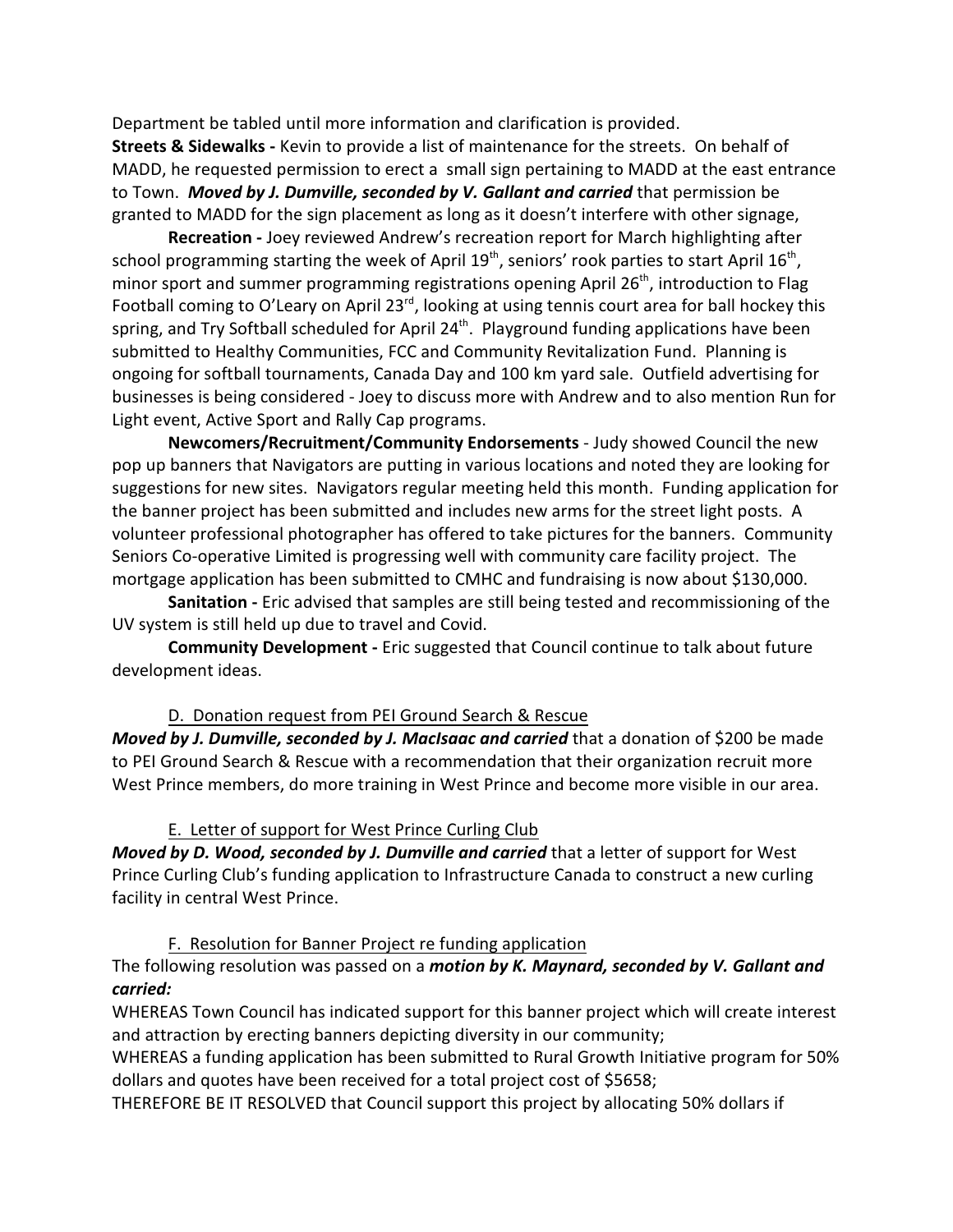funding is approved through the Rural Growth Initiative program.

G. Communications systems grant for Fire Department This was covered earlier in Darrel's Fire Protection.

## H. Self watering flower pots for next season

One dozen self watering flower pots, to be ordered and ready for use next season, were approved on a *motion by K. Maynard, seconded by J. MacIsaac and carried.*

# I. Letter of support for liquor license for Potato Museum

*Moved by J. Dumville, seconded by J. MacIsaac and carried* that a letter of support be provided to the Canadian Potato Museum for their application to hold a liquor license to serve beer and wine at the Country Kitchen.

### **5. FINANCIAL BUSINESS:**

Financial reports circulated to Council. Bank balances as follows: March 31, 2021 for general account - \$453,290.74 and for sewer - \$200,399.23. Expenses for March, 2021 for general totalled \$74,090.16 and for sewer - \$17,436.93. Revenue for March, 2021 for general - \$83,609.66, for sewer - \$8,575.54. *Moved by D. Wood, seconded by K. Maynard and carried* that financial report be approved.

### J. Other business

# **7. COMMITTEE OF THE WHOLE:**

*Moved by J. Dumville, seconded by V. Gallant and carried* that council adjourn to committee of the whole session at 7:25 pm.

*Moved by J. Dumville, seconded by V. Gallant and carried* that regular meeting reconvene at 8:15 pm.

# **Results from Committee of the Whole**

Bev advised that Robert Henderson has been acting as liaison between Minister Bloyce Thompson's office and the Town in regards to the subdivision application from Stanley MacDonald and the request for a variance in lot size. According to the PEI Planning Act and Province Wide Minimum Development Standards Regulations (PWMDSR), a soil assessment is required even though the Town offers central sewer service. At last Council meeting a motion was passed to approve the application on condition permission is granted by Minister Thompson to be non-compliant with PWMDSR and no effect to the Town's authority to issue development permits. Mr. Henderson suggested that a written message directly from Minister Thompson isn't necessary and that his Acting Manager of Provincial Planning, Mr. Eugene Lloyd, could provide the permission. *Moved by K. Maynard, seconded by D. Wood and carried* that Council accept written permission to be non-compliant with PWMDSR from Eugene Lloyd and then proceed with approval of subdivision for Stanley MacDonald.